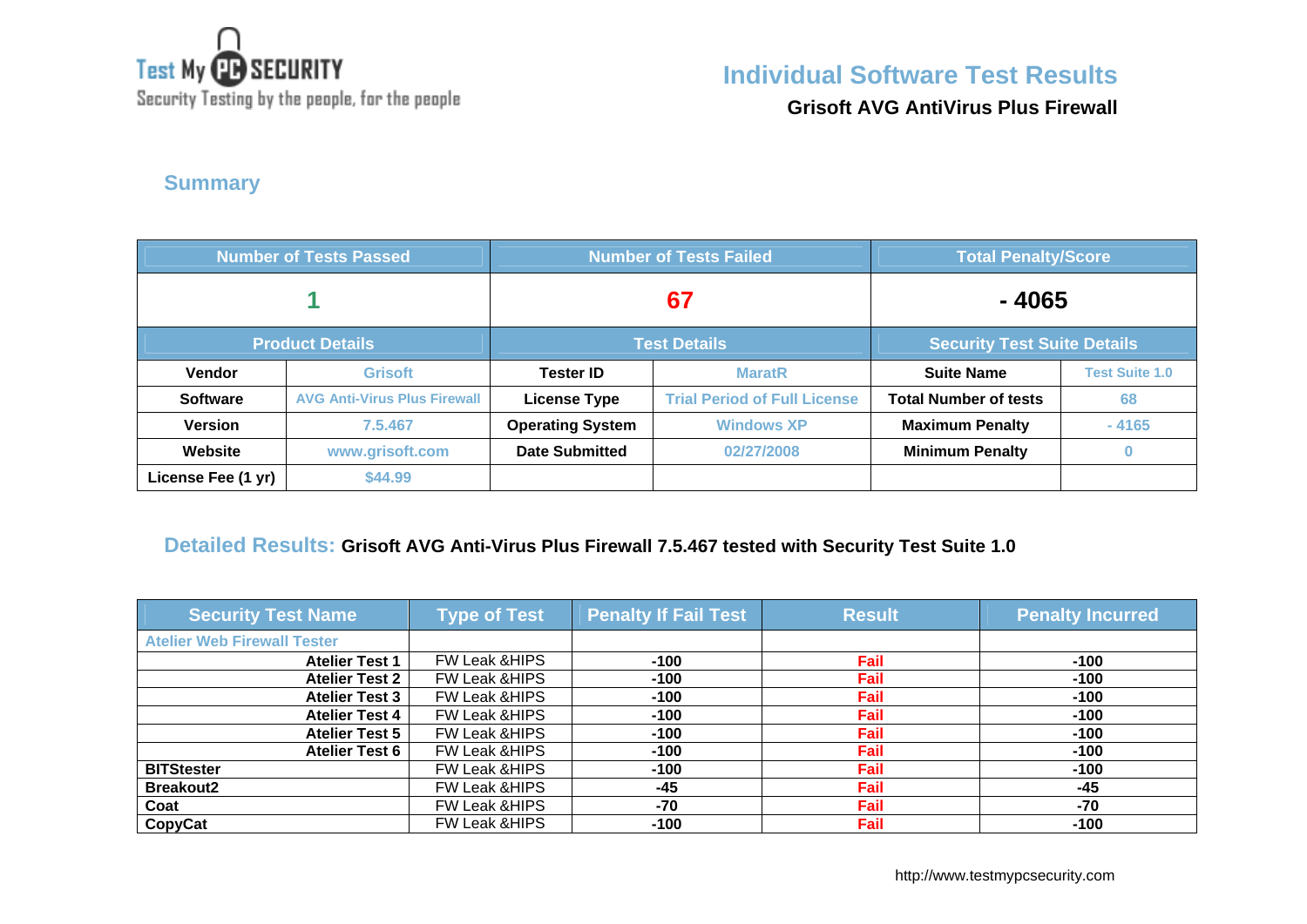

Security Testing by the people, for the people

## **Individual Software Test Results**

## **Grisoft AVG AntiVirus Plus Firewall**

| <b>Security Test Name</b> | <b>Type of Test</b>      | <b>Penalty If Fail Test</b> | <b>Result</b> | <b>Penalty Incurred</b> |
|---------------------------|--------------------------|-----------------------------|---------------|-------------------------|
| <b>CPIL Suite</b>         |                          |                             |               |                         |
| Test 1                    | FW Leak & HIPS           | $-100$                      | Fail          | $-100$                  |
| Test <sub>2</sub>         | FW Leak & HIPS           | $-100$                      | Fail          | $-100$                  |
| Test 3                    | FW Leak & HIPS           | $-100$                      | Fail          | $-100$                  |
| <b>Comodo ICMP</b>        |                          |                             |               |                         |
| <b>ICMP Test 1</b>        | FW Leak Only             | $-100$                      | Fail          | $-100$                  |
| <b>ICMP Test 2</b>        | <b>FW Leak Only</b>      | $-100$                      | Fail          | $-100$                  |
| <b>DNStest</b>            | <b>FW Leak Only</b>      | $-45$                       | Fail          | $-45$                   |
| <b>DNStester</b>          | <b>FW Leak Only</b>      | $-45$                       | Fail          | $-45$                   |
| <b>Delete Volume</b>      | <b>HIPS Only</b>         | $-45$                       | Fail          | $-45$                   |
| <b>FireHole</b>           | FW Leak & HIPS           | $-100$                      | Fail          | $-100$                  |
| <b>FPR</b>                |                          |                             |               |                         |
| and CPIL Test 1           | <b>FW Leak &amp;HIPS</b> | $-100$                      | Fail          | $-100$                  |
| and CPIL Test 2           | FW Leak & HIPS           | $-100$                      | Fail          | $-100$                  |
| and CPIL Test 3           | FW Leak &HIPS            | $-100$                      | Fail          | $-100$                  |
| and Wallbreaker Test 1    | FW Leak & HIPS           | $-25$                       | Fail          | $-25$                   |
| and Wallbreaker Test 2    | FW Leak & HIPS           | $-25$                       | Fail          | $-25$                   |
| and Wallbreaker Test 3    | FW Leak &HIPS            | $-25$                       | Fail          | $-25$                   |
| and Wallbreaker Test 4    | FW Leak & HIPS           | $-25$                       | Fail          | $-25$                   |
| and PCFlank               | <b>FW Leak &amp;HIPS</b> | $-100$                      | Fail          | $-100$                  |
| <b>Ghost</b>              | FW Leak &HIPS            | $-50$                       | Fail          | $-50$                   |
| Jumper                    | FW Leak & HIPS           | $-100$                      | Fail          | $-100$                  |
| <b>Keylogtest</b>         | <b>HIPS Only</b>         | $-100$                      | Fail          | $-100$                  |
| <b>KiLL</b>               | <b>HIPS Only</b>         | $-45$                       | Fail          | $-45$                   |
| LeakTest v 1.2            | FW Leak Only             | $-100$                      | <b>Pass</b>   | 0                       |
| <b>Osfwbypass</b>         | FW Leak & HIPS           | $-100$                      | Fail          | $-100$                  |
| <b>PCFlank</b>            | FW Leak & HIPS           | $-100$                      | Fail          | $-100$                  |
| Runner                    | FW Leak & HIPS           | $-100$                      | Fail          | $-100$                  |
| <b>Spycar Suite</b>       |                          |                             |               |                         |
| <b>HKCU Run.exe</b>       | <b>HIPS Only</b>         | $-10$                       | Fail          | $-10$                   |
| <b>HKCU RunOnce.exe</b>   | <b>HIPS Only</b>         | $-10$                       | Fail          | $-10$                   |
| HKCU_RunOnceEx.exe        | <b>HIPS Only</b>         | $-10$                       | Fail          | $-10$                   |
| <b>HKLM Run.exe</b>       | <b>HIPS Only</b>         | $-10$                       | Fail          | $-10$                   |
| <b>HKLM RunOnce.exe</b>   | <b>HIPS Only</b>         | $-10$                       | Fail          | $-10$                   |
| HKLM_RunOnceEx.exe        | <b>HIPS Only</b>         | $-10$                       | Fail          | $-10$                   |
| IE-HomepageLock.exe       | <b>HIPS Only</b>         | $-10$                       | Fail          | $-10$                   |
| IE-KillAdvancedTab.exe    | <b>HIPS Only</b>         | $-10$                       | Fail          | $-10$                   |